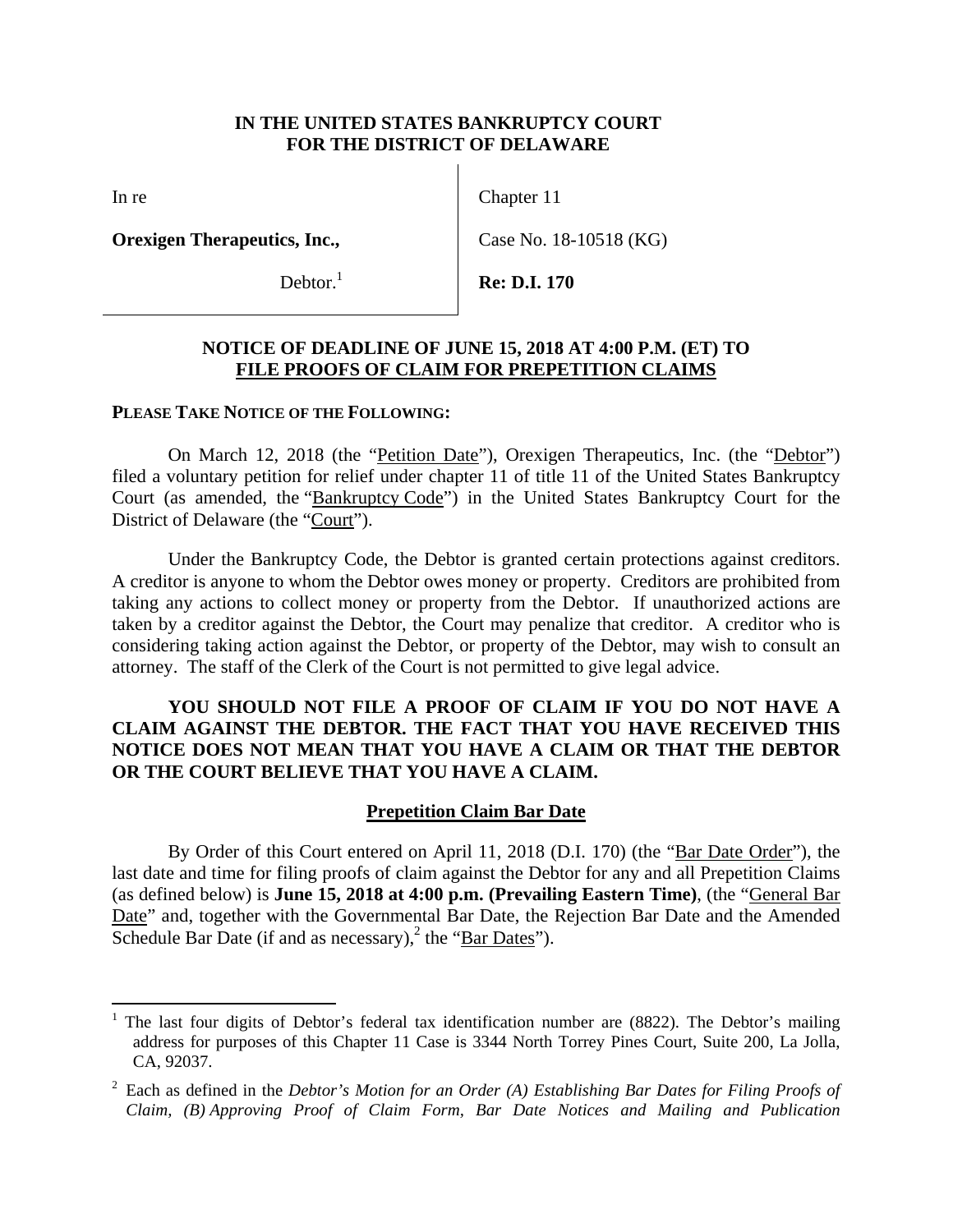The General Bar Date and the procedures set forth below for the filing of proofs of claim apply to all (i) claims against the Debtor by any Entity that is not a Governmental Unit that arose on or before the Petition Date ("Prepetition Claims"), and/or (ii) have an administrative expense claim against any of the Debtors for the value of goods received by a Debtors in the ordinary course of business within 20 days of the commencement of a case (a "503(b)(9) Claim"). All claims by Governmental Units must be submitted by **September 10, 2018** (the "Governmental Bar Date").

 You must file a proof of claim if you have a claim that arose on or before the Petition Date, and it is not an Excluded Prepetition Claim (as defined below). Acts or omissions of the Debtor that arose on or before the Petition Date may give rise to claims against the Debtor notwithstanding that such claims may not have matured or become fixed or liquidated prior to such date. Under section 101(5) of the Bankruptcy Code as used herein, the word "claim" means (a) a right to payment, whether or not such right is reduced to judgment, liquidated, unliquidated, fixed, contingent, matured, unmatured, disputed, undisputed, legal, equitable, secured, or unsecured, or (b) right to an equitable remedy for breach of performance if such breach gives rise to a right to payment, whether or not such right to an equitable remedy is reduced to judgment, fixed, contingent, matured, unmatured, disputed, undisputed, secured, or unsecured.

 The General Bar Date applies to all Prepetition Claims and/or 503(b)(9) Claims, except that the following Entities do not need to file proofs of claim:

- a. any Entity that has already properly filed with the Court a proof of claim against the Debtor for which no other or additional amounts are sought or claims are asserted;
- b. any Entity whose Prepetition Claim and/or 503(b)(9) Claim is listed in the Debtor's Schedules, and is not designated as "disputed," "contingent," or "unliquidated," and with respect to which the Entity agrees with the nature, classification, and amount that such Prepetition Claim is identified in the Schedules;
- c. any Entity whose Prepetition Claim and/or 503(b)(9) Claim (including any Prepetition Claim and/or 503(b)(9) Claim listed in the Debtor's Schedules) previously has been allowed by, or paid in full pursuant to, an order of this Court;
- d. any holder of a claim for which a separate deadline to file a proof of claim has been fixed by this Court;
- e. any holder of an equity interest in the Debtor need not submit a proof of interest with respect to the ownership of such equity interest at this time; *provided, however*, that any holder of an equity interest who wishes to assert a claim against the Debtor

 $\overline{a}$ 

*Procedures, Approving Notice Thereof, and (D) Granting Related Relief* (D.I. 75), filed on March 21, 2018, or the Bar Date Order, as applicable.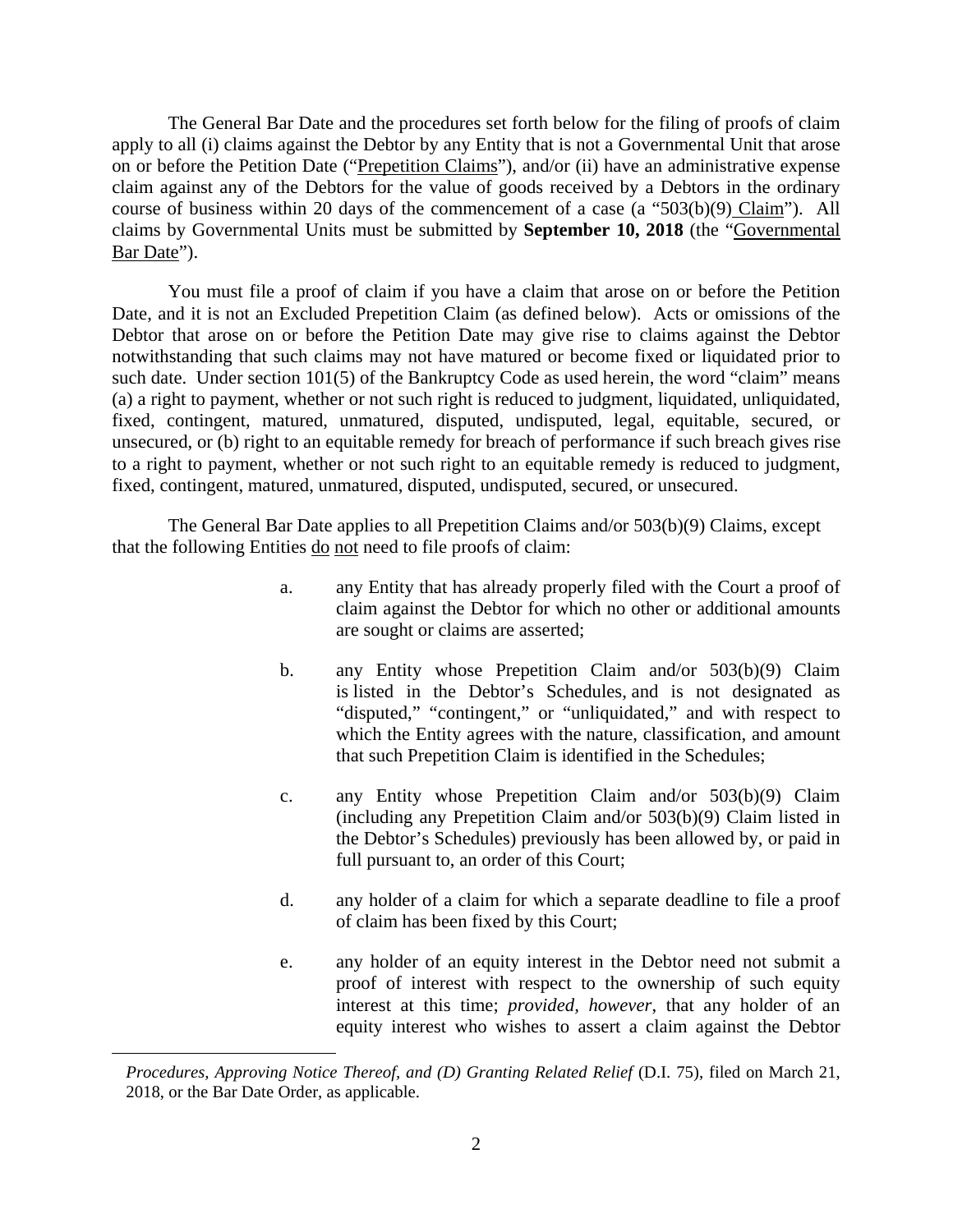other than with respect to ownership of such equity interest, including a claim relating to the purchase or sale of such interest or rescission under section 510 of the Bankruptcy Code, must submit a proof of claim on or before the General Bar Date pursuant to the procedures set forth herein;

- f. any holder of a claim allowable under sections 503(b) and  $507(a)(2)$  of the Bankruptcy Code as an expense of administration (other than any portion of a Prepetition Claim relating to the Debtor's rejection of an executory contract or unexpired lease or any claim asserting administrative priority under section 503(b) of the Bankruptcy Code); *provided, however*, that, any Entity that has a 503(b)(9) Claim on account of prepetition goods received by the Debtor within twenty days of the Petition Date must file a proof of claim on or before the General Bar Date;
- g. any current officer, director or employee of the Debtor that holds a claim based on indemnification, contribution, or reimbursement;
- h. any professionals retained by the Debtor pursuant to orders of this Court who assert administrative claims for fees and expenses subject to this Court's approval, pursuant to sections 330, 331 and 503(b) of the Bankruptcy Code;
- i. any holder of a claim deemed allowed without the need for filing a proof of claim pursuant to the Final DIP Order entered by the Court (D.I. 189), including, without limitation, the Prepetition Secured Obligations, Prepetition Liens, any claims of the Prepetition Secured Parties, or the DIP Super-priority Claim (as such terms are defined therein); and
- j. any Entity that holds or asserts a Prepetition Claim that is limited exclusively to the repayment of principal, interest and/or other applicable fees and charges (a "Secured Notes Claim") owed under those certain 0% Convertible Senior Secured Notes due 2020 that were issued pursuant to that certain indenture (as amended, modified, or supplemented from time to time, the "Secured Notes Indenture"), dated as of March 21, 2016, by and among Orexigen Therapeutics, Inc., as Issuer, and U.S. Bank National Association, as trustee and collateral agent (the "Secured Notes Trustee"); provided, however, that: (i) the Secured Notes Trustee shall file one Proof of Claim against the Debtor on or before the General Bar Date, with respect to all of the amounts owed under the Secured Notes Indenture, (ii) the Secured Notes Trustee will be permitted, in lieu of attaching voluminous documentation, to file with its Proof of Claim a summary of the Secured Notes Indenture and any other operative documents, on the condition that such documents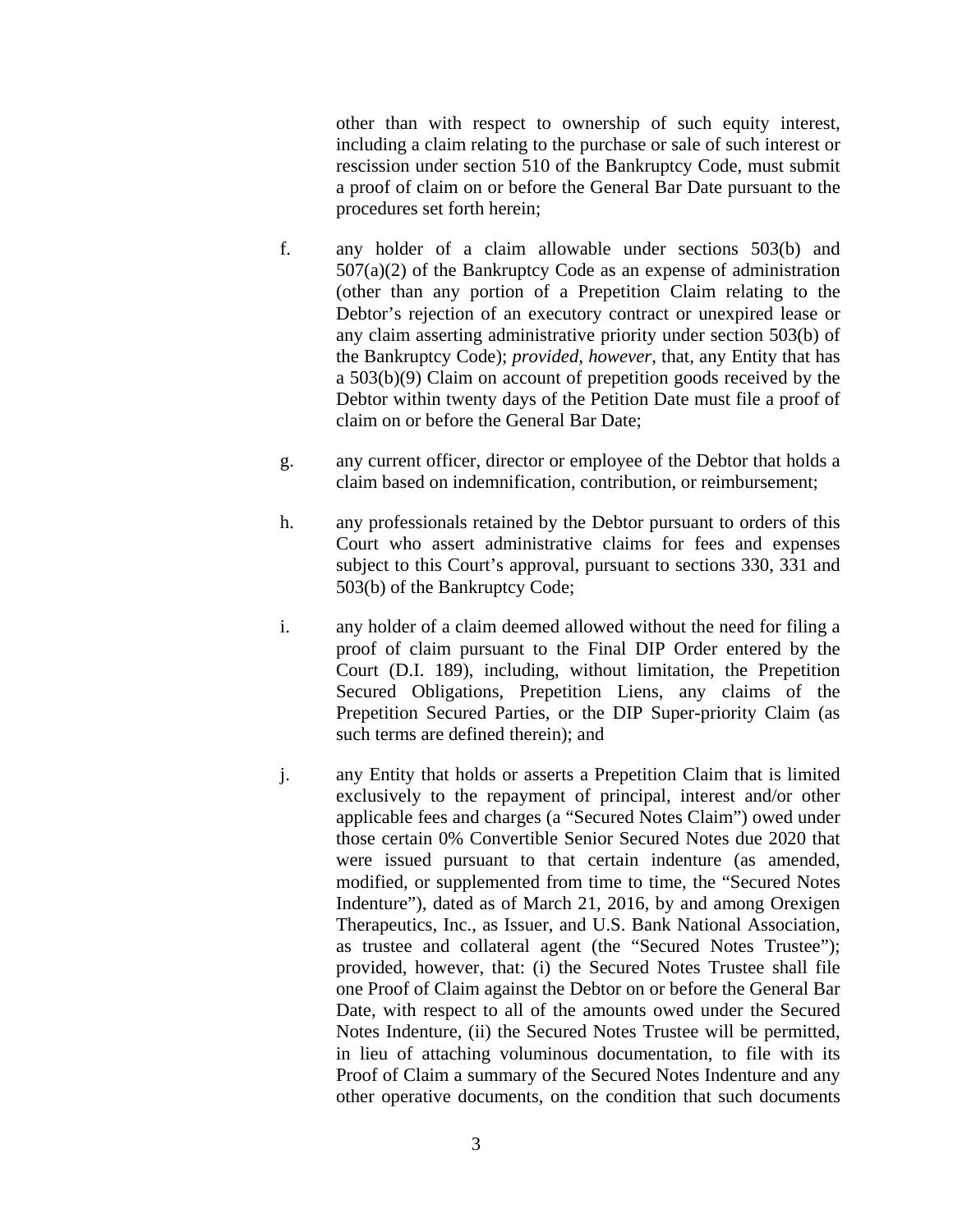will be made available by the Secured Notes Trustee within ten (10) business days after receipt of a written request from a party in interest, and (iii) any holder of a Secured Notes Claim wishing to assert a Prepetition Claim other than a Secured Notes Claim must file a Proof of Claim on or before the General Bar Date, unless another exception in this paragraph applies.

The foregoing claims are collectively referred to herein as the "Excluded Prepetition Claims."

 If you wish to submit a rejection damages claim arising from the Debtor's rejection of an executory contract or unexpired lease during this Chapter 11 Case, such proof of claim must be filed by the later of (a) the General Bar Date and (b) twenty-one (21) days after the effective date of rejection of such executory contract or unexpired lease as provided by an order of this Court or pursuant to a notice under procedures approved by this Court (the "Rejection Bar Date"). Any other claims arising before the Petition Date with respect to any leases or contracts of the Debtor must be filed by the General Bar Date.

 **EXCEPT WITH RESPECT TO EXCLUDED PREPETITION CLAIMS, ANY ENTITY WHO FAILS TO FILE A PROOF OF CLAIM ON OR BEFORE JUNE 15, 2018 AT 4:00 P.M. (PREVAILING EASTERN TIME), FOR ANY PREPETITION CLAIMS AND/OR 503(b)(9) CLAIMS THAT SUCH ENTITY HOLDS OR WISHES TO ASSERT AGAINST THE DEBTOR, WILL BE FOREVER BARRED, ESTOPPED, AND ENJOINED FROM ASSERTING SUCH CLAIM (AND FROM FILING A PROOF OF CLAIM WITH RESPECT TO SUCH PREPETITION CLAIM AND/OR 503(b)(9) CLAIM) AGAINST THE DEBTOR, AND THE DEBTOR AND ITS PROPERTY WILL BE FOREVER DISCHARGED FROM ANY AND ALL INDEBTEDNESS OR LIABILITY WITH RESPECT TO SUCH PREPETITION CLAIM AND/OR 503(b)(9) CLAIM, AND SUCH ENTITY SHALL NOT BE PERMITTED TO VOTE ON ANY PLAN OR PARTICIPATE IN ANY DISTRIBUTION IN THIS CHAPTER 11 CASE ON ACCOUNT OF SUCH PREPETITION CLAIM AND/OR 503(b)(9) CLAIM, OR TO RECEIVE FURTHER NOTICES REGARDING SUCH PREPETITION CLAIM AND/OR 503(b)(9) CLAIM.** 

## **Procedures Generally Applicable to the Filing of Proofs of Claim for Prepetition Claims**

Except as provided herein, proofs of claim for Prepetition Claims and/or 503(b)(9) Claims must be filed so as to be received on or before **June 15, 2018 at 4:00 p.m. (Prevailing Eastern Time),** if by an Entity that is not a Governmental Unit, and on or before **September 10, 2018**, if by a Governmental Unit, by either electronic upload through the Debtor's web portal (at the web address provided below) or hardcopy delivery:

## **Hardcopy (first class mail, overnight, or messenger delivery):**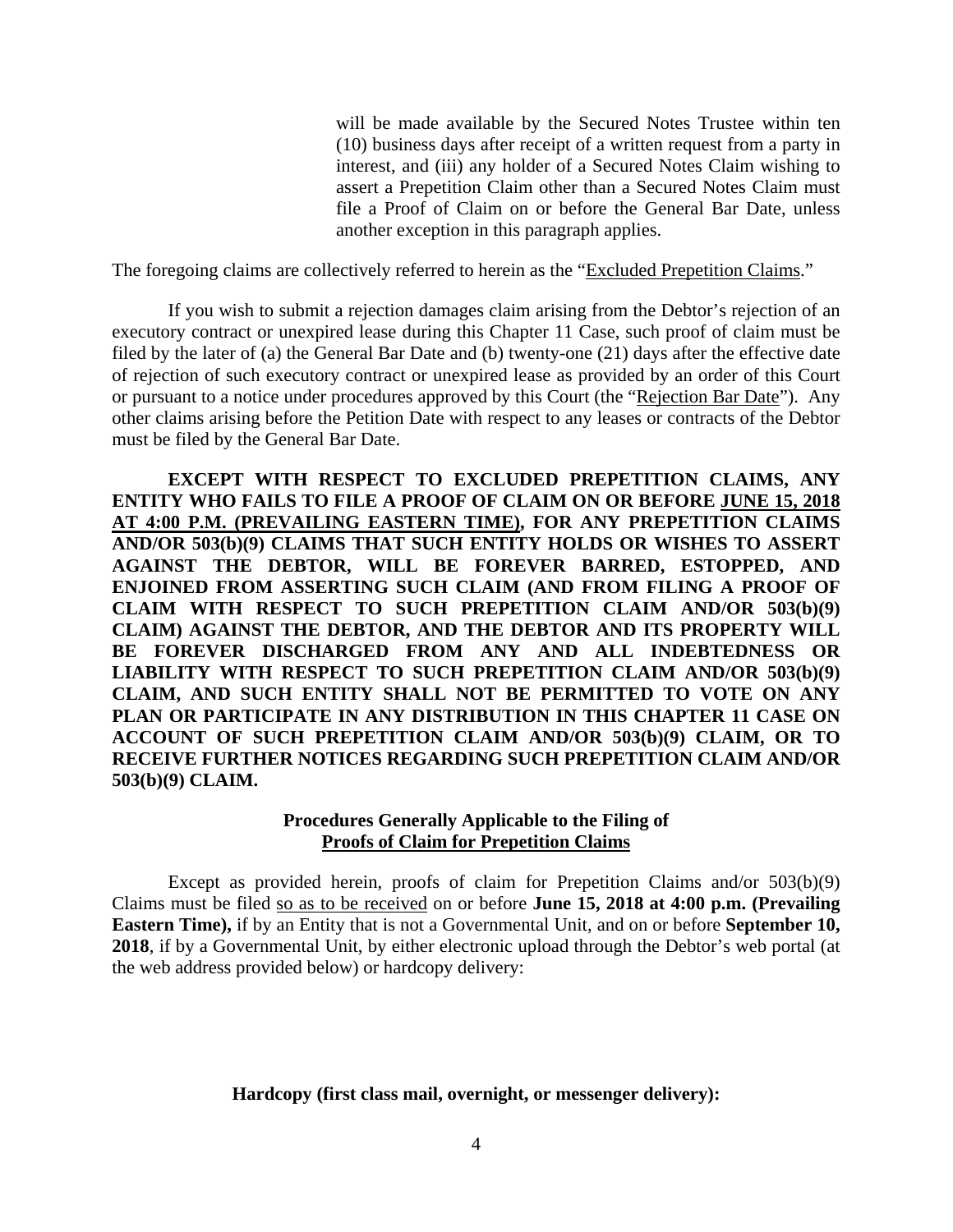## Orexigen Claims Processing Center c/o KCC 2335 Alaska Ave. El Segundo, CA 90245

Proofs of claim for Prepetition Claims may not be sent by e-mail, facsimile, or telecopy, but may be completed electronically through the Debtor's web portal, at https://epoc.kccllc.net/orexigen. The Debtor is enclosing a proof of claim form for use in this Chapter 11 Case.

 If you file a proof of claim for a Prepetition Claim and/or a 503(b)(9) Claim, your filed proof of claim must (a) be written in the English language, (b) conform substantially with the enclosed proof of claim form or Official Form No. 410, (c) attach copies of any writings upon which your asserted Prepetition Claim and/or 503(b)(9) Claim is based, (d) be signed by the claimant or by an authorized agent of the claimant, and (e) be denominated in lawful currency of the United States; provided, however, that the Debtor reserves the right to convert a claim denominated in non-U.S. currency into U.S. currency using the applicable exchange rate as of the Petition Date. If a proof of claim form is not enclosed herewith, you may obtain a proof of claim form by written request to the undersigned counsel for the Debtor or the web page for restructuring information maintained by the Debtor at https://epoc.kccllc.net/orexigen. Additionally, you may obtain a proof of claim form from any bankruptcy court clerk's office, from your lawyer, from certain business supply stores, or from the website maintained by the Administrative Office of the U.S. Courts at: http://www.uscourts.gov/forms/bankruptcyforms/proof-claim-0.

 You may be listed as the holder of a claim against the Debtor in the Debtor's Schedules. To determine if and how you are listed on the Schedules, please refer to and carefully review the Schedules.

 Copies of the Schedules and the Bar Date Order are available and may be examined by interested parties (i) at the web page maintained by the Debtor for restructuring information at http://www.kccllc.net/orexigen; (ii) at the office of the Clerk of the Court, 824 Market Street, Wilmington, Delaware 19801 between the hours of 8:00 a.m. and 3:00 p.m. (ET); or (iii) on the Court's electronic docket of these Cases at the address http://www.pacer.gov.

If you require additional information regarding the filing of a proof of claim, you may contact the Debtor's notice and claims agent, KCC, directly by writing to: Orexigen Claims Processing Center, c/o KCC, 2335 Alaska Ave., El Segundo, CA 90245, or by telephone at (888) 830-4646 (toll-free) or (310) 751-2641 (international callers).

# **YOU SHOULD CONSULT YOUR ATTORNEY REGARDING ANY OTHER INQUIRIES, SUCH AS WHETHER YOU SHOULD FILE A PROOF OF CLAIM. DO NOT ATTEMPT TO CONTACT THE COURT FOR ADVICE.**